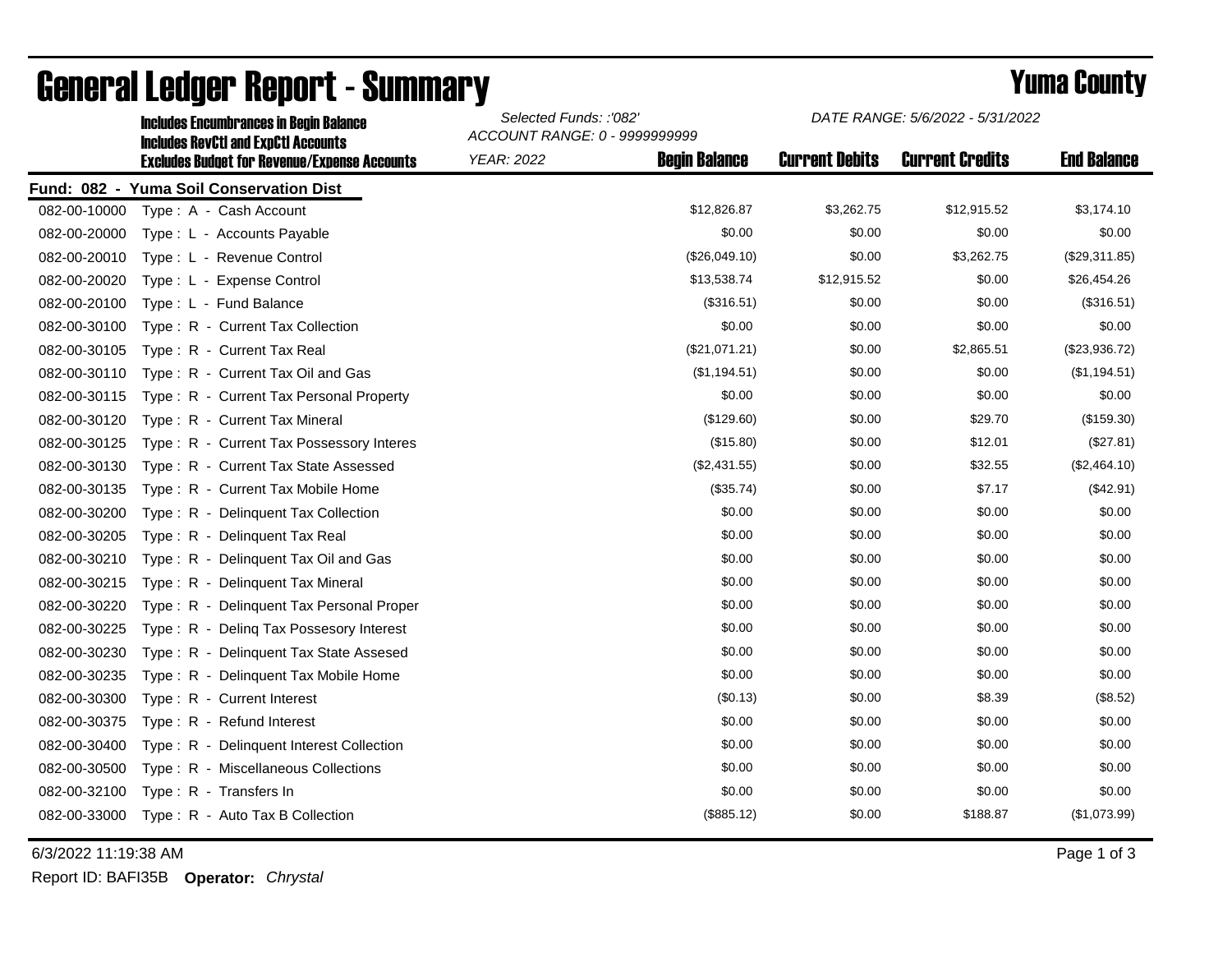|              |  | <b>Includes Encumbrances in Begin Balance</b><br><b>Includes RevCtI and ExpCtI Accounts</b><br><b>Excludes Budget for Revenue/Expense Accounts</b> |                                         | Selected Funds: :'082'<br>ACCOUNT RANGE: 0 - 9999999999 |                             | DATE RANGE: 5/6/2022 - 5/31/2022 |                       |                                  |                    |
|--------------|--|----------------------------------------------------------------------------------------------------------------------------------------------------|-----------------------------------------|---------------------------------------------------------|-----------------------------|----------------------------------|-----------------------|----------------------------------|--------------------|
|              |  |                                                                                                                                                    |                                         | <b>YEAR: 2022</b>                                       |                             | <b>Begin Balance</b>             | <b>Current Debits</b> | <b>Current Credits</b>           | <b>End Balance</b> |
|              |  | Fund: 082 - Yuma Soil Conservation Dist                                                                                                            |                                         |                                                         |                             |                                  |                       |                                  |                    |
| 082-00-33100 |  | Type: $R -$ Auto Tax A & F Collection                                                                                                              |                                         |                                                         |                             | (\$285.44)                       | \$0.00                | \$118.55                         | $(\$403.99)$       |
| 082-00-49100 |  | Type: X - Treasurer Fees                                                                                                                           |                                         |                                                         |                             | \$746.33                         | \$88.65               | \$0.00                           | \$834.98           |
| 082-00-49401 |  | Type: X - Transfer Out                                                                                                                             |                                         |                                                         |                             | \$0.00                           | \$0.00                | \$0.00                           | \$0.00             |
| 082-00-49500 |  | Type: X - Checks Written / ACH Transfer                                                                                                            |                                         |                                                         |                             | \$12,792.41                      | \$12,826.87           | \$0.00                           | \$25,619.28        |
|              |  |                                                                                                                                                    | Fund: 082 - Yuma Soil Conservation Dist |                                                         | Totals :                    | (\$12,510.36)                    | \$29,093.79           | \$19,441.02                      | (\$2,857.59)       |
|              |  |                                                                                                                                                    | <b>Total Fund Revenues:</b>             | \$3.262.75                                              | <b>Total Fund Expenses:</b> |                                  | \$12,915,52           | <b>Net Revenue Over Expense:</b> | (\$9.652.77)       |

## General Ledger Report - Summary **Example 2018** Yuma County